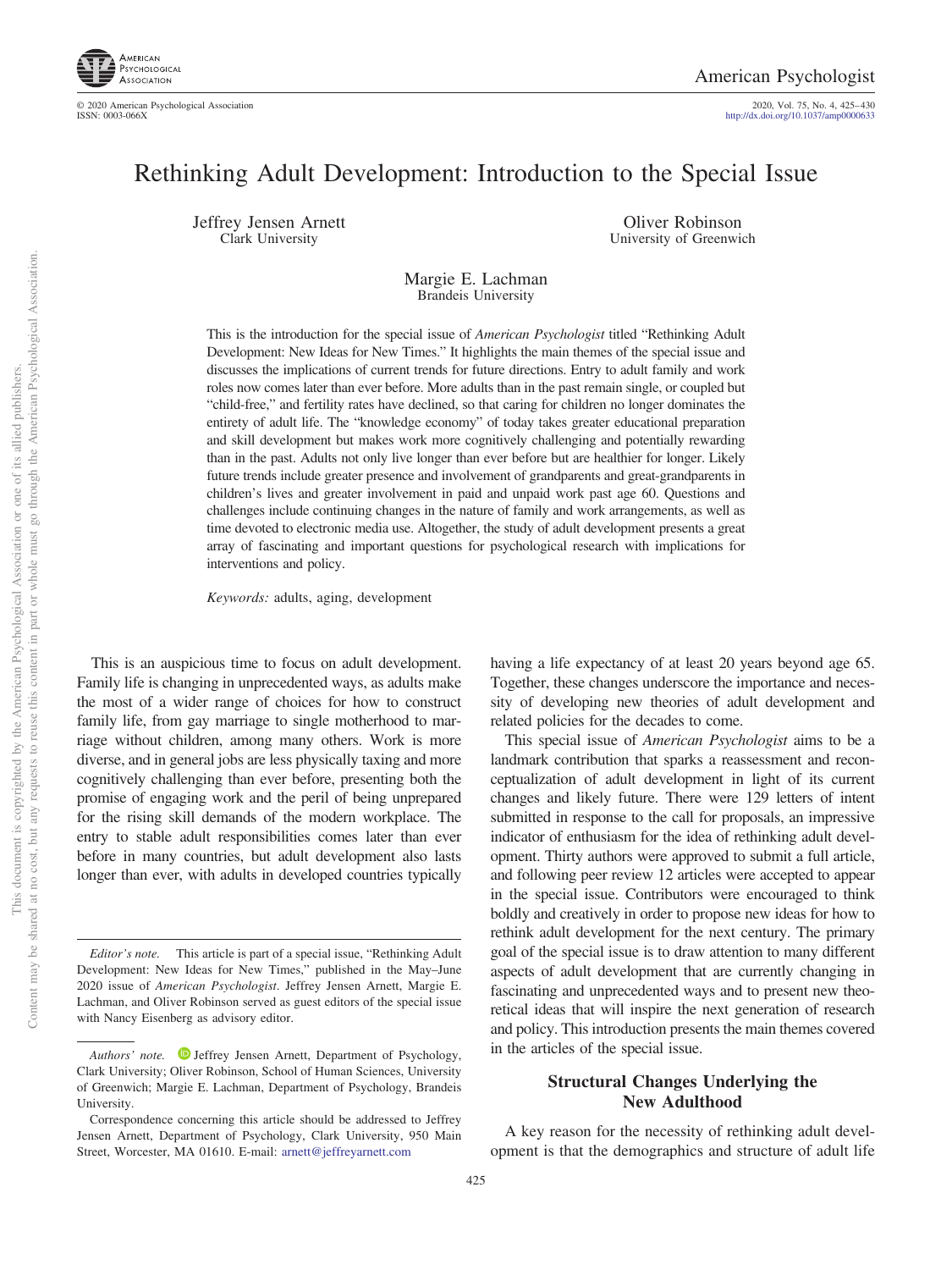

#### **Jeffrey Jensen Arnett**

have changed so much in the past half century. The next sections present some of the most influential changes.

## **Changes in the Timing of Milestones of Entry to Adulthood**

One of the most vivid indicators of how adult development has changed in recent decades is in the timing and sequencing of milestone events. Most notably, the events that have traditionally marked the transition to adulthood have come later than ever before across countries, including finishing education, obtaining stable work, marriage, and parenthood [\(Arnett, 2014\)](#page-5-0). In the special issue, the article by [Buhler and Nikitin \(2020\)](#page-5-1) shows how it is not just the timing of entry to adult family roles that has changed but the expectations for those roles. Analyzing the changes in the historical context of social roles through the past century, they conclude that rising affluence and individualism has resulted in a change of emphasis, especially in romantic relationships, from security and reliability to intimacy and self-realization.

Entry to stable work also comes later than ever before. Today's knowledge economy rewards and often requires the ability to use information and technology, and consequently more emerging adults pursue tertiary education and training than ever before, across countries. As [Gerstorf and col](#page-5-2)[leagues \(2020\)](#page-5-2) observe in their contribution to the special issue focusing on changes in the historical context of adult development, the expansion of tertiary education has the potential to be a key factor in raising the median level of cognitive achievement throughout adulthood in the 21st century, as early education did in the 20th century. [Almeida](#page-5-3) [and colleagues \(2020\)](#page-5-3) found in their article for the special issue that those with higher levels of education reported greater stress than did those with less education. They highlight the importance of considering historical changes in the experience of daily stress, which they found had increased in the United States from 1990 to 2010.

#### **Structural Changes in Family and Work Patterns**

Beyond emerging adulthood there have been other changes in the structure of adulthood over the past half century, making it less linear and predictable. The proportion of adults who never have children has grown across developed countries and exceeds 20% in countries such as Austria, Spain, and the United Kingdom [\(OECD, 2012\)](#page-5-4). The proportion of children born to unmarried mothers has risen even more and now exceeds 40% in many developed countries, including the United States and most northern European countries [\(Child Trends, 2018;](#page-5-5) [Eurostat, 2019;](#page-5-6) [OECD, 2019e;](#page-5-7) [Wang & Wilcox, 2019\)](#page-5-8). In sum, today's adulthood may or may not include parenthood, and today's parenthood may or may not include marriage. In the special issue, [Aurelie Athan \(2020\)](#page-5-9) offers a new concept of *reproductive identity* to represent the diverse ways adults today choose whether, when, and in what interpersonal context to have children.

For those who become parents in adulthood, parenting no longer dominates the entirety of adult life as it has through all of human history. Instead, due to a combination of lower fertility rates and longer life expectancy, active parenting is a relatively brief phase of adult life. In the special issue, [Mehta and colleagues \(2020\)](#page-5-10) present a new conception of ages 30 – 45, calling it *established adulthood,* to draw attention to the intensity of parenting responsibilities during these years, especially when children are young, and the collision of these responsibilities with the goal of striving to make progress in the career domain. Also in the special issue, [Infurna and colleagues \(2020\)](#page-5-11) discuss the challenges and opportunities of the middle years of adulthood and suggest that this period should be less defined by chronological age than by the constellation of roles and place in the family and workforce. It is a period marked by a focus of time and effort directed to those younger and older in the family, at work, and in society at large.

Not just in developed countries but worldwide, a norm of about two children per family has been established since the mid-20th century. As recently as 1970, many developing countries had a total fertility rate (TFR) of over five children per woman, but today nearly all have shifted to a TFR about two children per woman [\(OECD, 2019d\)](#page-5-12). Consequently, according to [Mehta and colleagues \(2020\)](#page-5-10) in the special issue, parenting no longer dominates adulthood as it did in the past but is mainly concentrated during the years of established adulthood. For most people in developed coun-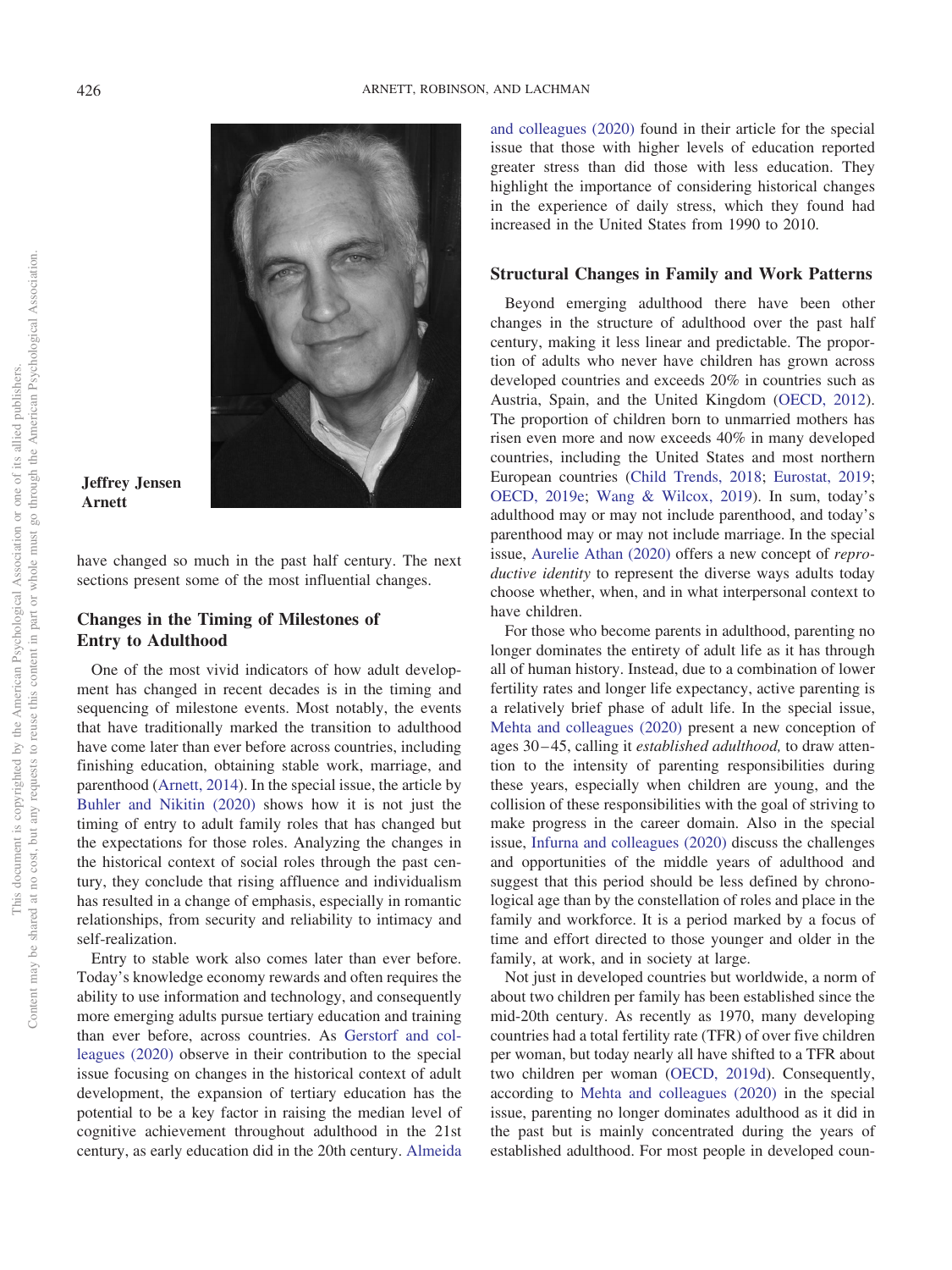

#### **Oliver Robinson**

tries, emerging adulthood lasts for at least a decade before parenting begins, and parents still have several decades to live after their youngest child reaches adulthood.

Several of the articles in the special issue discuss how changes in the nature of work due to the rise of the knowledge economy influence patterns of work in relation to age, including the articles by [Ackerman and Kanfer \(2020\)](#page-5-13) and by [Gerstorf and colleagues \(2020\).](#page-5-2) [Freund \(2020\)](#page-5-14) depicts ages 30 – 60 as a time of high work stress that is tolerable in part because of the promise of decades for new directions after retirement. The great majority of adults at the prime working age of 25–54 are employed—about 80%, across developed countries— but variability rises at ages 55–64 and 65-plus. Current rates of labor force participation at ages 65 and over are higher than in the past in some countries but vary from the low single digits in France and Italy to over 20% in Japan, South Korea, Israel, and Chile [\(OECD, 2019a\)](#page-5-15). These variations are due in part to differences in retirement laws across countries, from mandatory retirement at age 65 or earlier to voluntary retirement.

Changes in labor force participation by gender are also notable. The trends differ sharply across adulthood for women and men. Since the mid-20th-century, labor force participation has remained high and steady for men at the prime working age period of 25–54 and declined for men ages 55 and over, whereas for women, labor force participation has risen substantially for women ages 25–54 as well as ages 55 and over [\(Institute of Medicine, Committee on](#page-5-16) [the Long-Run Macroeconomic Effects of the Aging U.S.](#page-5-16) [Population, 2012\)](#page-5-16). By now, across age groups, labor force participation is similar for men and women, although it is slightly lower for women across countries [\(OECD, 2019c\)](#page-5-17).

This is a welcome change signifying greater opportunities for women, but as [Mehta and colleagues \(2020\)](#page-5-10) point out in the special issue, it also raises the likelihood of a "Careerand-Care-Crunch" of family and work responsibilities for adults in their 30s and 40s. The Crunch also highlights the need for policies to support work-family balance, as [In](#page-5-11)[furna et al. \(2020\)](#page-5-11) discuss in the special issue.

### **A Longer Later Life**

Among the most striking changes in the structure of the new adulthood is that it lasts longer than ever before. Life expectancy at age 65 has risen across countries since 1960 and is now over 20 years in most developed countries and approaching 20 years in developing countries such as Mexico and Turkey [\(OECD, 2019b\)](#page-5-18). This trend coupled with declining fertility rates has resulted in dramatic increases in the proportion of older adults in developed countries over the past several decades. [Kitayama and colleagues \(2020\)](#page-5-19) note that the population median ages are rising, with more than 20% over age 65 in Japan and western Europe, and the United States is expected to reach the 20% mark in the next decade. It is important to note that it is not just the quantity of years that is increasing but also the quality of life is improving with a longer health span than ever before, as detailed in the special issue by [Ackerman and Kanfer](#page-5-13) [\(2020\);](#page-5-13) [Diehl and colleagues \(2020\);](#page-5-20) [Freund \(2020\);](#page-5-14) and [Staudinger \(2020\).](#page-5-21) For most people in developed countries, more than a decade after age 65 comprises "healthy life years" (defined as years without a disability; [OECD, 2013\)](#page-5-22). In the special issue, [Diehl and colleagues \(2020\)](#page-5-20) call for a "new narrative" of aging that recognizes how declines with age are not inevitable and can often be reversed, and [Staudinger \(2020\)](#page-5-21) sounds a similar theme underscoring the "positive plasticity" of adult development. [Freund \(2020\)](#page-5-14) proposes that increased longevity has created a long postretirement period devoted to the happy pursuit of the items on a "bucket list". In contrast, [Kitayama and colleagues](#page-5-19) [\(2020\)](#page-5-19) warn that the current Western cultural imperative to "stay young" may be mismatched with the harsh realities of physical aging for many people and suggest that the Asian emphasis on fulfilling age-graded social roles may be preferable.

Notably, the United States is an outlier among developed countries, with recent declines in life expectancy in midlife and beyond, due mainly to "deaths of despair": alcohol abuse, suicide, and opioid overdoses [\(Case & Deaton, 2017,](#page-5-23) [2020\)](#page-5-24). In the special issue, [Almeida and colleagues \(2020\)](#page-5-3) compare national samples of American adults in 1995 and 2012 and report a rise in stress levels over that interval, especially among midlife adults (ages 45–64). Notably, they found the greatest increases among middle-aged adults with low education levels. The sources of these stresses, and their possible connection to the health crisis among midlife Americans, should be explored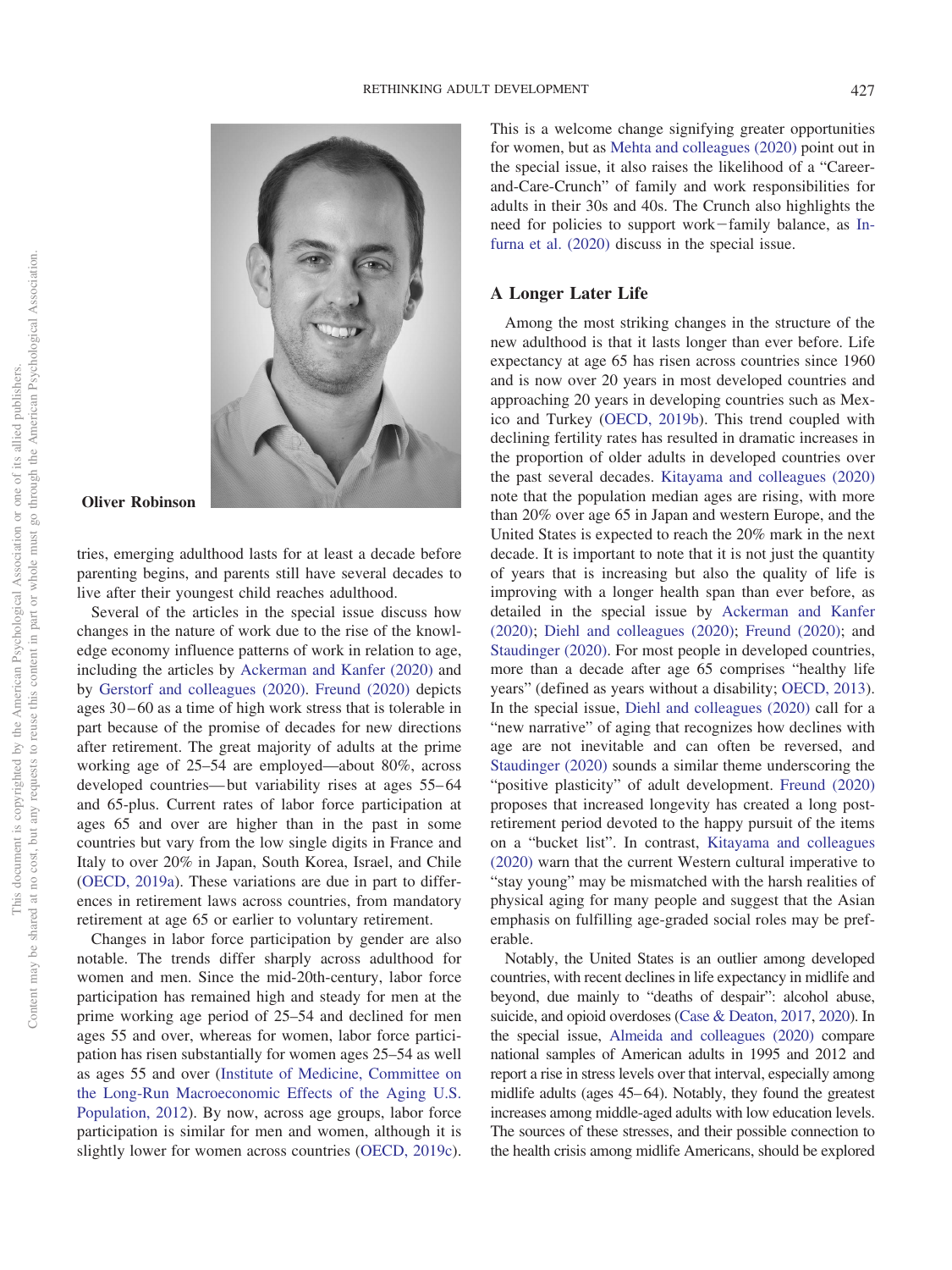

#### **Margie E. Lachman**

further. [Kitayama and colleagues \(2020\)](#page-5-19) highlight the importance of considering cultural differences in the psychosocial and emotional experiences of adult development and aging and their implications for health.

One other important structural change in adulthood that should be noted is the growing prevalence of living alone, a topic discussed in the special issue by [Buhler and Nikitin](#page-5-1) [\(2020\).](#page-5-1) Living alone is especially common among older adults in developed countries. In a comprehensive analysis of living alone at ages 65 and older in 61 developed and developing countries, [Reher and Requena \(2018\)](#page-5-25) found that rates varied widely, from under 10% in countries such as India and Mali to nearly 50% for women and 25% for men in countries such as Denmark, Finland, and the United Kingdom. People in more affluent countries were more likely to live alone, but cultural beliefs were also important, because rates of living alone were highest in the most individualistic countries and relatively low in affluent countries such as Japan and Spain that value family obligations and interdependence. Although institutional care of older adults has grown, worldwide it is still mainly families, especially adults in middle age, who face the challenge of caring for older adults as they become unable to care for themselves [\(Lachman, Teshale, & Agrigoroaei, 2015;](#page-5-26) [Padyab,](#page-5-27) [Reher, Requena, & Sandström, 2019\)](#page-5-27). This topic is sure to loom large in the future as life expectancies continue to rise.

## **Implications of Recent Trends for the Future of Adulthood**

In light of the changes in adult development just described, several forecasts can be made about further changes to come in the course of the coming decades. The most notable changes are likely in the areas of family, work, and electronic media use.

## **Further Changes to Marriage and Parenthood and a Larger Role for Grandparents**

Regarding family, further changes are likely in both marriage and parenthood, as the articles by [Athan \(2020\)](#page-5-9) and by [Buhler and Nikitin \(2020\)](#page-5-1) discuss in the special issue. Traditionally, marriage has been a bond "'til death do us part" in most cultures. Now, however, with the rise of feminism, less strict division of gender roles, increases in women's participation in paid work, and the waning of the traditional stigma on divorce, marriage is more often a temporary bond. Will this trend continue in the decades to come? Perhaps, but it does seem to be that humans are the marrying kind, given the universality of marriage across cultures and history and the persistence of widespread marriage into the present despite vast societal changes. Indeed, the scope of marriage has expanded in many countries in recent years as it has become extended to gay and lesbian couples. It seems likely that marriage will continue to be the main social bond of adult life, even as the nature and length of it continue to transform.

As for parenthood, it has already been transformed from an obligation that dominates adult life to a limited phase, preceded by an emerging adulthood of a decade or more and succeeded by several decades of further adult life after one or two children have left home to pursue their own adult paths. Although children are no longer an economic asset but an economic liability in many cultural contexts, most people entering adulthood today in developed countries seek to have children for the emotional and relational rewards [\(Kaufmann & Wilcox, 2015\)](#page-5-28). Nevertheless, as [Athan](#page-5-9) [\(2020\)](#page-5-9) discusses in the special issue, the options that adults have for developing their reproductive identities have expanded greatly in recent decades and include the choice to remain child-free.

The grandparent role is becoming more common and enduring than ever before, and that trend is likely to continue [\(Choi, Sprang, & Eslinger, 2016\)](#page-5-29). As life expectancy increases, more people than in the past live long enough and stay healthy enough to be actively involved with their grandchildren and even their great-grandchildren. This is good news for older adults as well as for the younger generations, as discussed by [Infurna et al. \(2020\)](#page-5-11) in the special issue. Most grandparents greatly value that role and have warm relations with their grandchildren [\(Hayslip &](#page-5-30) [Fruhauf, 2019\)](#page-5-30). Meanwhile, parents benefit from the childcare assistance of the grandparents. There is also an increase in the number of custodial grandparents, who are taking on a primary role in raising their grandchildren due to psychological, physical, or financial problems that interfere with the caregiving abilities of the parents [\(Choi et al., 2016\)](#page-5-29).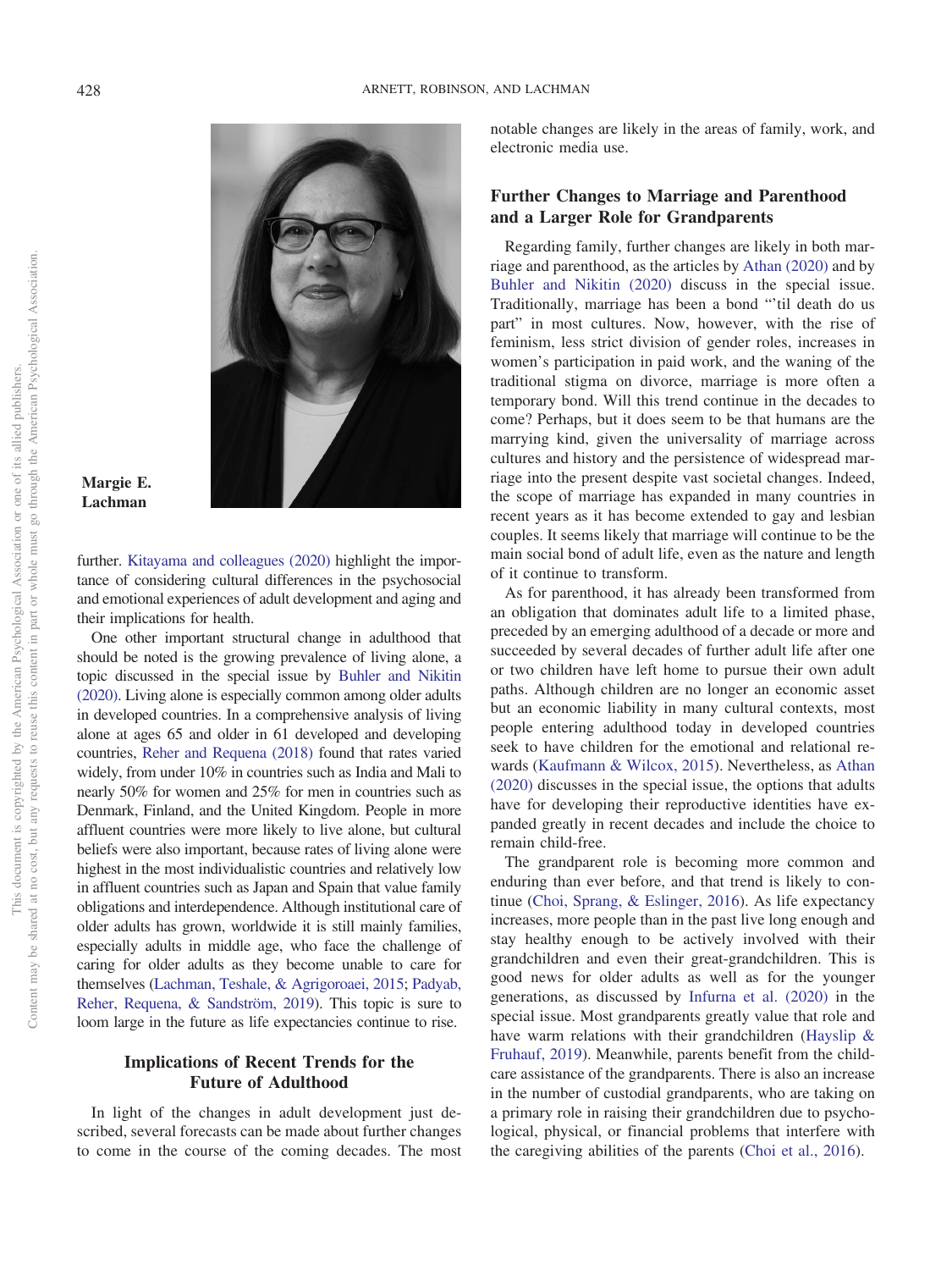Content may be shared at no cost, but any requests to reuse this content in part or whole must go through the American Psychological Association.

## **The Workplace of the Future: Benefits and Challenges of the Knowledge Economy**

How is work likely to change for adults of the future? Some concern has been expressed in recent years in developed countries that "robots" that perform many current jobs more effectively and cheaply than humans do will soon be created, resulting in rampant unemployment among adults in their prime working years. However, as [Ackerman and Kanfer](#page-5-13) [\(2020\)](#page-5-13) note in their article in the special issue, this concern has been exaggerated. The technology revolution is not something that will arrive in the future; it is already here. Since 1950, the proportion of jobs in developed countries that involve manufacturing or factory work has diminished from nearly 30% to only 10% [\(McGill & Bell, 2013\)](#page-5-31). Many other jobs have been replaced by technology in fields such as banking and telephone services. Yet the unemployment rate for adults in many developed countries has declined, not risen, during this transition. High unemployment rates in some developed countries are due mainly to government policies that favor protections for existing workers over ease of entry into the labor market for new workers, not to the massive elimination of jobs by technology. Technological innovation has long tended to create more jobs than it erases. For example, the number of information and technology workers has increased in the United States by 1,000% since 1970 [\(U.S. Bureau of the Census, 2016\)](#page-5-32). Similar statistics are reported in the United Kingdom and elsewhere [\(Statista, 2019\)](#page-5-33).

Nevertheless, there are legitimate concerns about challenges in the workplace for the adults of the 21st century, as [Acker](#page-5-13)[man and Kanfer \(2020\)](#page-5-13) also acknowledge in the special issue. Specifically, the knowledge economy of the present and future requires cognitive skills and educational preparation [\(Hippe &](#page-5-34) [Fouquet, 2018\)](#page-5-34). Adults who have no education or training beyond the secondary level have lost ground in recent decades, because high-paying manufacturing jobs requiring little in the way of cognitive skills are scarce and they are unprepared for the requirements of the best jobs in the knowledge economy. One of the primary policy challenges for the 21st century is to ensure that all adults have a range of educational and training opportunities to prepare themselves for these jobs. It will be necessary for societies to make the investment to provide tertiary education or training for all in the 21st century, just as primary education for all spread in the 19th century and secondary education for all in the 20th century [\(Arnett, 2014\)](#page-5-0). Moreover, it would be a wise investment for societies to offer job retraining throughout adulthood to enable workers to advance their skills and continue to work for as long as they choose.

There is also a trend toward delaying retirement or finding new jobs after retirement, not only for economic reasons but to maintain challenge, meaning, and purpose in one's life [\(Mun](#page-5-35)[nell, 2015;](#page-5-35) [Pew, 2018\)](#page-5-36). This growing phenomenon is explored in the special issue by [Ackerman and Kanfer \(2020\)](#page-5-13) and by

[Diehl and colleagues \(2020\).](#page-5-20) The rise in workforce participation at older ages is due not just to economic rewards but to improvements in health, increases in education, fewer jobs that involve physical demands, and more desirable benefits such as health care for workers [\(Coile, 2018\)](#page-5-37). In contrast, retirement often has negative consequences for health and well-being, including declines in cognitive functioning [\(Pew, 2018;](#page-5-36) [Ro](#page-5-38)[hwedder & Willis, 2010\)](#page-5-38). A longer work life can have benefits not only for the aging individual but also for society in that older workers continue to pay into the national pension system, helping to keep it solvent. For those who decide not to remain in the workforce, it is important for them to find alternative ways to remain active and engaged physically, socially, and cognitively.

## **Growing Dominance of Electronic Media Use, With What Consequences?**

Finally, a key transformation of adult life that is currently under way and likely to continue to remain important in the future involves the role of electronic media use, as [Hulur and](#page-5-39) [colleagues \(2020\)](#page-5-39) explore in the special issue. The authors examine the extent to which adults use electronic media to establish and enhance their social relationships and to what extent their electronic media use interferes with or displaces face-to-face relationships. Thus far, most research on electronic media use has focused on children and adolescents, but there are important unanswered questions that pertain to adults. What is so rewarding about electronic media use that adults choose to spend an overwhelming proportion of their time engaging in it? What psychological strategies do makers of electronic media content employ to draw in users and keep them engaged? What are the cognitive and social consequences of adults' electronic media use? Given the pervasiveness of electronic media use among adults, this topic should be high on the list of research enterprises for psychologists interested in understanding adult development in the century to come.

#### **Conclusion**

The goal of this special issue is to serve as a launching pad for innovative new research exploring the many provocative questions raised by the rapid changes occurring today in adult development worldwide. The articles in this special issue present a diverse array of ideas and questions on a broad array of topics to guide future research. In adult development as in other areas, psychological research in the decades to come needs to include more attention to the patterns that occur in the majority world. This special issue will hopefully mark the beginning of a new era of research on adult development that is creative and internationally diverse.